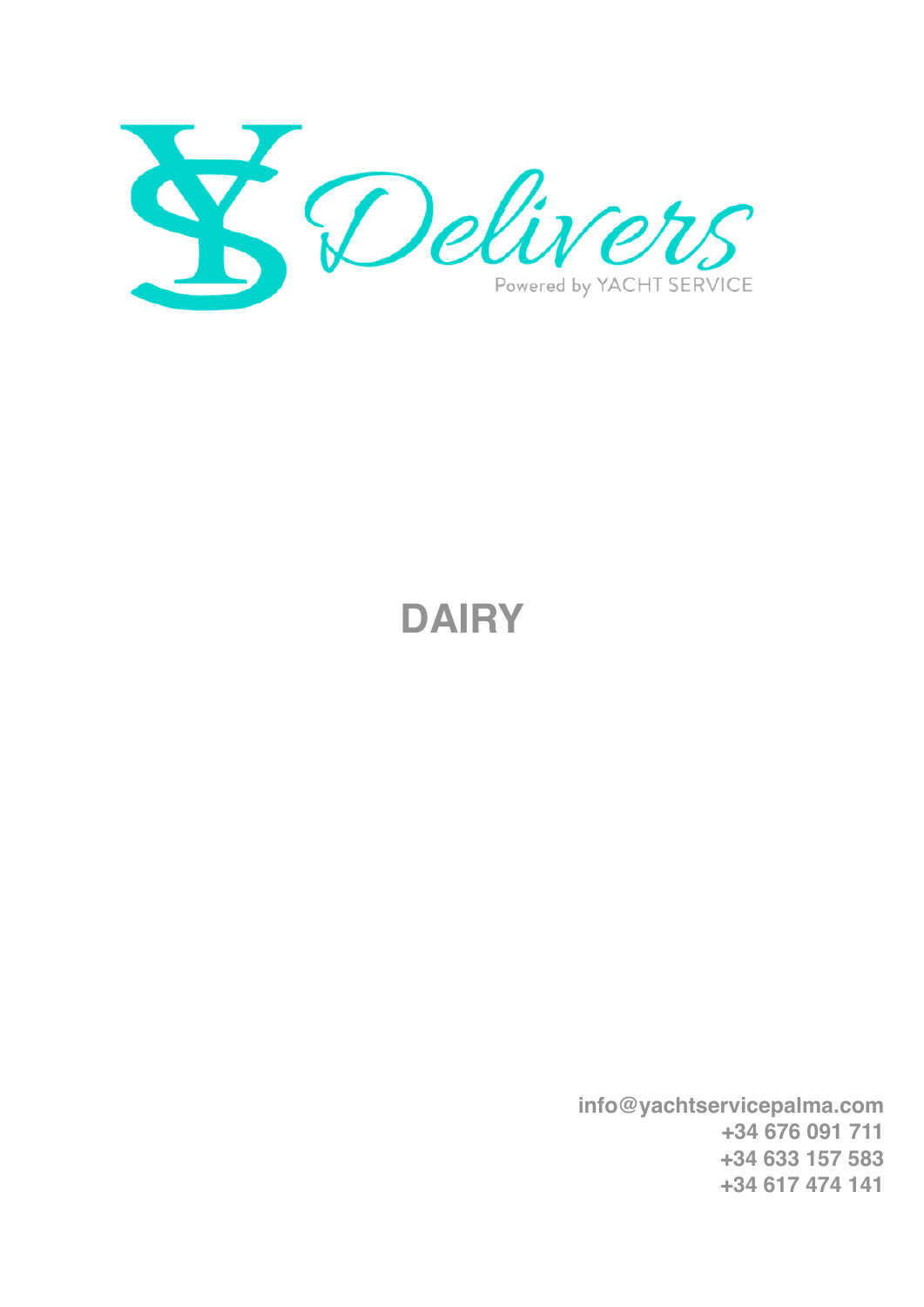|               | <b>DAIRY</b>                                     | <b>QTY</b> |
|---------------|--------------------------------------------------|------------|
|               |                                                  |            |
| $4 - 1$       | <b>BUTTER</b>                                    |            |
| 004-1LP112001 | <b>BUTTER PULEVA 1KG (U)</b>                     |            |
| 004-1LP112002 | <b>BUTTER BLOCK PRESIDENT 1KG (U)</b>            |            |
| 004-1LP112003 | <b>BUTTER KERRYGOLD SALTED 250G (U)</b>          |            |
| 004-1LP112004 | <b>BUTTER KERRYGOLD UNSALTED 250G (U)</b>        |            |
| 004-1LP112006 | BUTTER 100 X 10G PRESIDENT (PRICE PER BOX)       |            |
| 004-1LP112007 | <b>BUTTER ROLL PULEVA 1KG (U)</b>                |            |
| 004-1LL272    | <b>BUTTER WHITE TRUFFLE 170G</b>                 |            |
| 004-1VR0001   | <b>BUTTER WHITE TRUFFLE 45G</b>                  |            |
|               |                                                  |            |
| $4 - 2$       | <b>CREAM</b>                                     |            |
| 004-2LP2111   | <b>CREME FRAICHE PRESIDENT 200G</b>              |            |
| 004-2LP21720  | <b>CREME FRAICHE PRESIDENT 450G</b>              |            |
| 004-2LP2116   | <b>CREAM 35,1% PRESIDENT UHT BRICK 1L</b>        |            |
| 004-2LP1978   | <b>CREAM KITCHEN 18% PULEVA 1L</b>               |            |
| 004-2LP2134   | <b>CREAM CULINARIA PRESIDENT BOTELLA 1L</b>      |            |
| 004-2LP99850  | <b>WHIPPING CREAM UHT PRESIDENT 1.5L</b>         |            |
| 004-2LP10     | <b>WHIPPING CREAM MAXIME SUGAR 1L</b>            |            |
| 004-2LP2133   | <b>CREAM PRESIDENT PROFESIONAL 18% BRIK 1,5L</b> |            |
| 004-2LP1110   | <b>CREAM PRESIDENT PROFESIONAL 35% BRIK 1,5L</b> |            |
| 004-2LP2110   | <b>CREAM SPRAY PRESIDENT 500G</b>                |            |
| 004-2LP70001  | <b>CREAM UHT 35° PULEVA 1L</b>                   |            |
|               |                                                  |            |
| $4 - 3$       | <b>MILK</b>                                      |            |
| 004-3LP1901   | <b>CONDENSED MILK 450G</b>                       |            |
| 004-3CF0001   | MILK UHT FULL FAT 1L X 6                         |            |
| 004-3CF0002   | MILK UHT SEMI SKIMMED 1L X 6                     |            |
| 004-3CF0003   | <b>MILK UHT SKIMMED 1L X 6</b>                   |            |
| 004-3CF0004   | <b>FRESH FULL FAT MILK 1.5L</b>                  |            |
| 004-3CF0005   | <b>FRESH SEMI SKIMMED MILK 1.5L</b>              |            |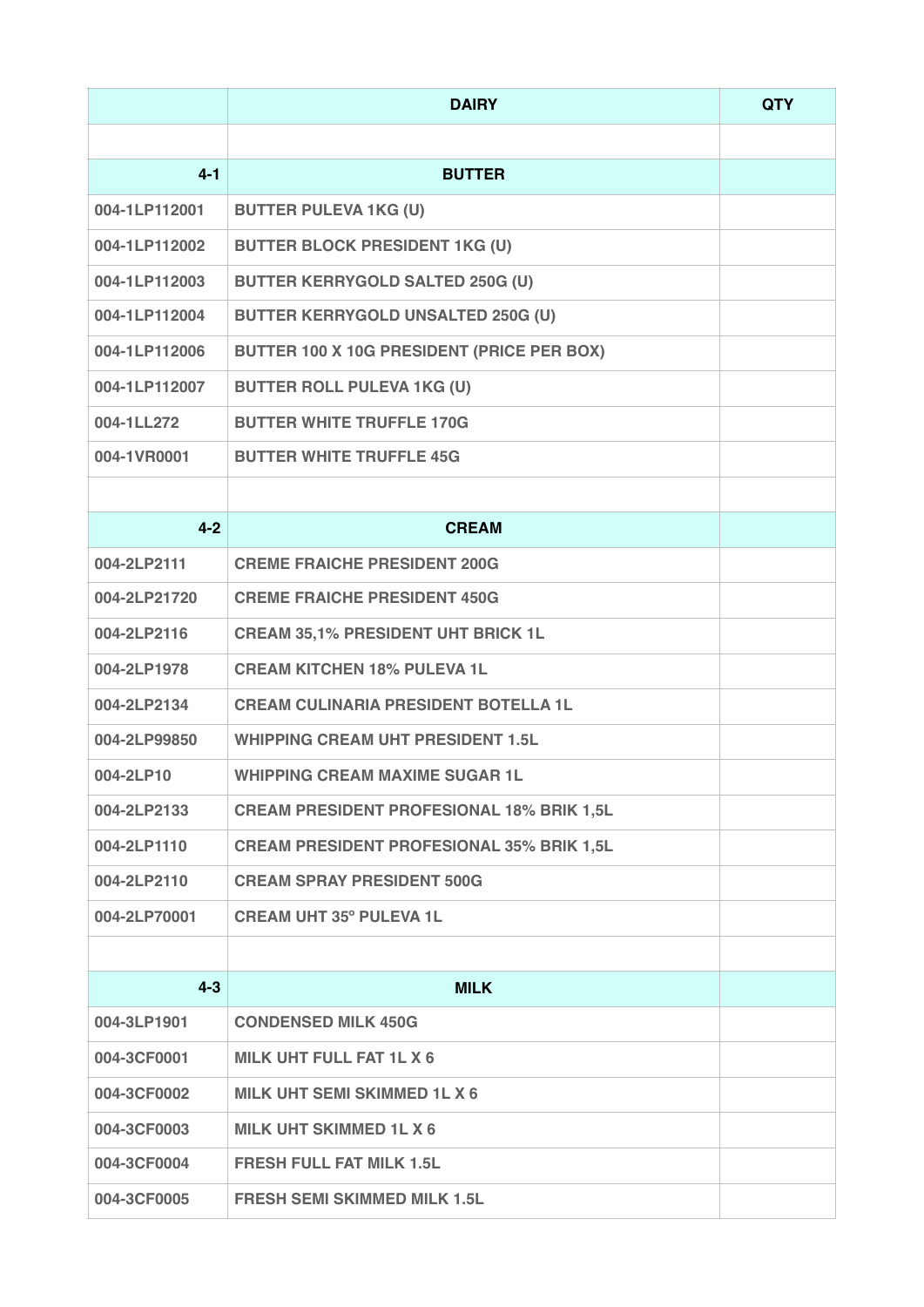| 004-3CF0006 | <b>FRESH SKIMMED MILK 1L</b>                                          |  |
|-------------|-----------------------------------------------------------------------|--|
| 004-3LL7788 | <b>POWDER FULL MILK 26% KG KAIKU</b>                                  |  |
|             |                                                                       |  |
| $4 - 4$     | <b>DAIRY FREE MILK</b>                                                |  |
| 004-4LL2558 | <b>ALMOND MILK 1L X 6</b>                                             |  |
| 004-4LL8851 | <b>HAZELNUT MILK 1L X 6 ECOMIL</b>                                    |  |
| 004-4LL686  | <b>OAT MILK BIO 1L X6</b>                                             |  |
| 004-4LL3315 | <b>RICE MILK BIO 1L X6</b>                                            |  |
| 004-4LL7175 | SOY MILK CAL + VIT 1L KAIKU                                           |  |
|             |                                                                       |  |
| $4 - 5$     | <b>YOGHOURT</b>                                                       |  |
| 004-5CF0007 | <b>ACTIMEL NATURAL X 6 100G</b>                                       |  |
| 004-5CF0008 | <b>ACTIMEL NATURAL 0% X 6 100G</b>                                    |  |
| 004-5CF0009 | <b>ACTIMEL GINGER 0% X 6 100G</b>                                     |  |
| 004-5CF0010 | <b>ACTIMEL POMEGRANADE X 6 100G</b>                                   |  |
| 004-5CF0011 | <b>ACTIMEL OATS &amp; HONEY X 6 100G</b>                              |  |
| 004-5MK0001 | ACTIVIA YOGHOURT GINGER & LEMON 0% FAT 0% SUGAR 4 X 125G              |  |
| 004-5MK0002 | <b>ACTIVIA YOGHOURT RED FRUIT 0% FAT 0% SUGAR 4 X 125G</b>            |  |
| 004-5MK0003 | <b>ACTIVIA YOGHOURT BIFIDUS LIME&amp;LEMON 0% FAT 0% SUGAR 4X125G</b> |  |
| 004-5MK0004 | <b>ACTIVIA YOGHOURT KIWI 0% FAT 0% SUGAR 4 X 125G</b>                 |  |
| 004-5MK0005 | <b>ACTIVIA YOGHOURT PEACH 0% FAT 0% SUGAR 4 X 125G</b>                |  |
| 004-5MK0006 | <b>ACTIVIA YOGHOURT PINEAPPLE 00% FAT 4 X 125G</b>                    |  |
| 004-5MK0007 | ACTIVIA YOGHOURT OATS & GOJI BERRIES 00% FAT 4 X 120G                 |  |
| 004-5MK0008 | <b>ACTIVIA YOGHOURT QUINOA &amp; PUMPKIN SEED 00% FAT 4 X 120G</b>    |  |
| 004-5MK0009 | <b>ACTIVIA YOGHOURT CEREAL 00% FAT 4 X 120G</b>                       |  |
| 004-5MK0010 | <b>ACTIVIA YOGHOURT MUESLI 00% FAT 4 X 120G</b>                       |  |
| 004-5MK0011 | <b>ACTIVIA YOGHOURT MUESLI 4 X 125G</b>                               |  |
| 004-5MK0012 | <b>ACTIVIA YOGHOURT AMAPOLA 4 X 125G</b>                              |  |
| 004-5MK0013 | <b>ACTIVIA YOGHOURT MIX CEREAL 4 X 125G</b>                           |  |
| 004-5MK0014 | <b>ACTIVIA YOGHOURT SOY 4 X 125G</b>                                  |  |
| 004-5MK0015 | ACTIVIA YOGHOURT MANGO PAPAYA 4 X 125G                                |  |
| 004-5MK0016 | <b>ACTIVIA YOGHOURT BERRIES 4 X 125G</b>                              |  |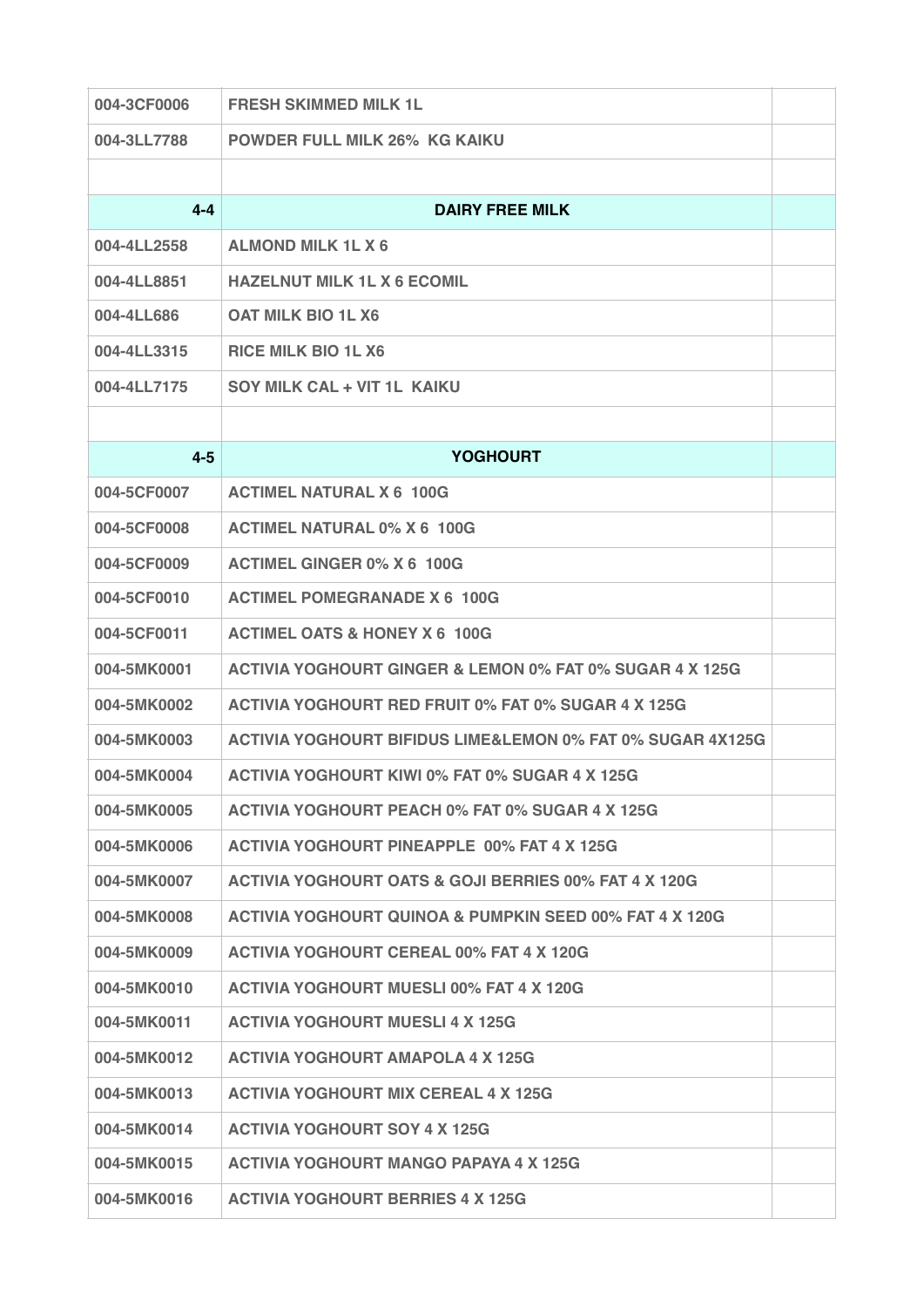| 004-5MK0017 | <b>ACTIVIA YOGHOURT MANGO 4 X 125G</b>                 |  |
|-------------|--------------------------------------------------------|--|
| 004-5MK0018 | <b>ACTIVIA YOGHOURT PEAR 4 X 125G</b>                  |  |
| 004-5MK0019 | <b>ACTIVIA NATURAL YOGHOURT 8 X 125G</b>               |  |
| 004-5MK0020 | <b>ACTIVIA NATURAL YOGHOURT EDULCORATE 8 X 125G</b>    |  |
| 004-5MK0021 | <b>ACTIVIA CREAM MIX FRUIT 4 X 125G</b>                |  |
| 004-5MK0022 | <b>ACTIVIA CREAM LEMON &amp; LIME 4 X 125G</b>         |  |
| 004-5MK0023 | <b>ACTIVIA CREAM MANGO 0% SUGAR 0% FAT 4 X 125G</b>    |  |
| 004-5CF0012 | <b>GLASS YOGHOURT MANGO 2 X 125G</b>                   |  |
| 004-5CF0013 | <b>GLASS YOGHOURT PINEAPPLE &amp; COCONUT 2 X 125G</b> |  |
| 004-5CF0014 | <b>GLASS YOGHOURT BANANA 2 X 125G</b>                  |  |
| 004-5CF0015 | <b>GLASS YOGHOURT BLUEBERRY 2 X 125G</b>               |  |
| 004-5Cl0001 | <b>GREEK YOGHOURT NATURAL FAGE X 1 170G</b>            |  |
| 004-5Cl0002 | <b>GREEK YOGHOURT NATURAL 0% FAGE X 1 170G</b>         |  |
| 004-5C10003 | <b>GREEK YOGHOURT BLUEBERRY 0% FAGE X 1 170G</b>       |  |
| 004-5Cl0004 | <b>GREEK YOGHOURT VANILLA 0% FAGE X 1 170G</b>         |  |
| 004-5Cl0005 | <b>GREEK YOGHOURT STRAWBERRY 0% FAGE X 1 170G</b>      |  |
|             |                                                        |  |
| 004-5Cl0006 | <b>GREEK YOGHOURT PEACH 0% FAGE X 1 170G</b>           |  |
|             |                                                        |  |
| $4 - 6$     | <b>CHEESE</b>                                          |  |
|             | <b>BRITISH</b>                                         |  |
| 004-6LP7630 | <b>BLUE STILTON (1/2) CHEESE) PER KG</b>               |  |
| 004-6LP1198 | <b>CHEDDAR WHITE BMI 2.5KG (KG)</b>                    |  |
| 004-6LP1120 | <b>CHEDDAR WHITE KERRYGOLD CURED 200G (U)</b>          |  |
| 004-6LP1113 | <b>CHEDDAR WHITE KERRYGOLD 200G (U)</b>                |  |
| 004-6LP1105 | <b>CHEDDAR WHITE VINTAGE KERRYGOLD 200G (U)</b>        |  |
| 004-6LP1197 | <b>CHEDDAR BMI 2.5KG (KG)</b>                          |  |
| 004-6LP1123 | <b>CHEDDAR KERRYGOLD 200G (U)</b>                      |  |
| 004-6LP3172 | <b>CHEDDAR VINTAGE WHISKY 198G U</b>                   |  |
|             | <b>SOFT CHEESES</b>                                    |  |
| 004-6LL1128 | <b>COTTAGE CHEESE 200G</b>                             |  |
| 004-6CF0016 | <b>PHILADELPHIA CREAM CHEESE 200G</b>                  |  |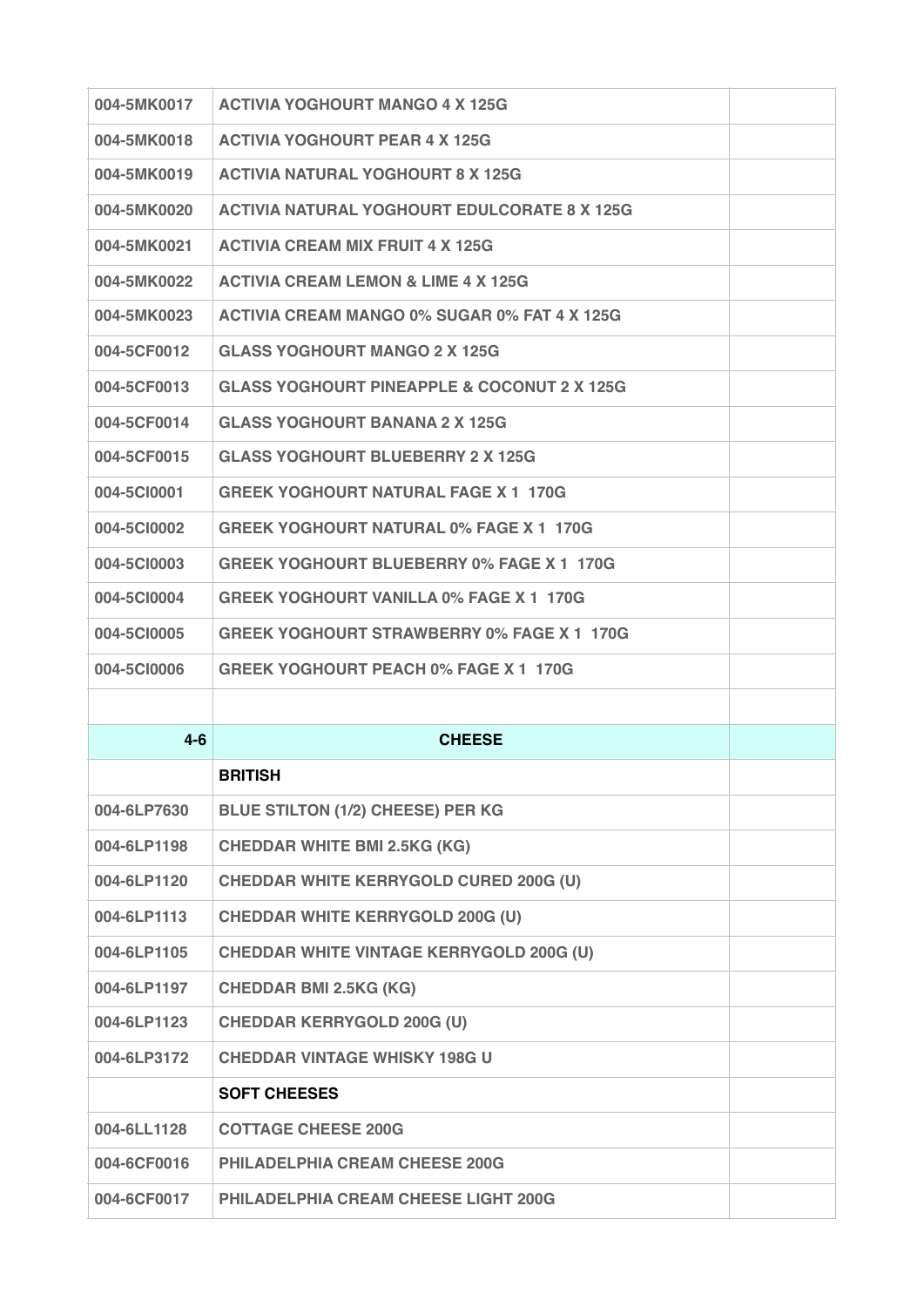| 004-6CF0018   | <b>PHILADELPHIA CREAM CHEESE 350G</b>            |  |
|---------------|--------------------------------------------------|--|
| 004-6CF0019   | <b>PHILADELPHIA CREAM CHEESE LIGHT 350G</b>      |  |
| 004-6CF0020   | <b>PRESIDENT CAMEMBERT CHEESE DIP 125G</b>       |  |
| 004-6CF0021   | <b>PRESIDENT SEMI CURED CHEESE DIP 125G</b>      |  |
| 004-6CF0022   | <b>PRESIDENT CHEDDAR CHEESE DIP 125G</b>         |  |
|               | <b>DUTCH CHEESE</b>                              |  |
| 004-6LL8224   | <b>EDAM BALL PER KG</b>                          |  |
| 004-6CF0023   | <b>EDAM BALL 400G</b>                            |  |
| 004-6LL283    | <b>EDAM BLOCK PER KG</b>                         |  |
| 004-6LL7834   | <b>GOUDA SLICE LACTOSE-FREE 150G (2UNITS)</b>    |  |
| 004-6LL292    | <b>GOUDA BLOCK PER KG</b>                        |  |
| 004-6LL2430   | <b>GOUDA GRATED BOX 1.5K (UNIT)</b>              |  |
|               | <b>FRENCH CHEESE</b>                             |  |
| 004-6LP2118   | <b>BRIE BLOCK PRESIDENT 1KG</b>                  |  |
| 004-6LP37201  | <b>BRIE MEAUX 750G (KG)</b>                      |  |
| 004-6LP1160   | <b>CAMEMBERT PAYSAN BRETON 250G (U)</b>          |  |
| 004-6LL10240  | <b>CHAUMES PER KG</b>                            |  |
| 004-6LP7305   | <b>FONDUE CHEESE 400G (U)</b>                    |  |
| 004-6LP2135   | <b>PRESIDENT GOATS CHEESE 1KG</b>                |  |
| 004-6LP1599   | <b>SAINTE MAURE GOATS CHEESE 200G</b>            |  |
| 004-6LL6166   | <b>REBLOUCHON CHEESE 240G</b>                    |  |
| 004-6LP0349   | <b>ROQUEFORT DOP PREMIUM PAPILLON 1.4KG (KG)</b> |  |
|               | <b>GREEK CHEESE</b>                              |  |
| 004-6LP1354   | FETA DODONI 200G (U)                             |  |
| 004-6LP1258   | <b>FETA BLOCK (KG)</b>                           |  |
| 004-6LL1742   | <b>QUESO HALLOUMI 250G</b>                       |  |
|               | <b>ITALIAN CHEESE</b>                            |  |
| 004-6LP356    | <b>MOZARELLA BUFALA CAMPANA DOP 125G</b>         |  |
| 004-6LP100039 | <b>MOZARELLA BUFALA SMALL PIECES</b>             |  |
| 004-6LP100582 | <b>MOZARELLA FIOR DI LATTE</b>                   |  |
| 004-6LP100297 | <b>MOZARELLA PUFF PASTRY FIOR DI LATTE</b>       |  |
| 004-6LP10078  | <b>STRACCHINO</b>                                |  |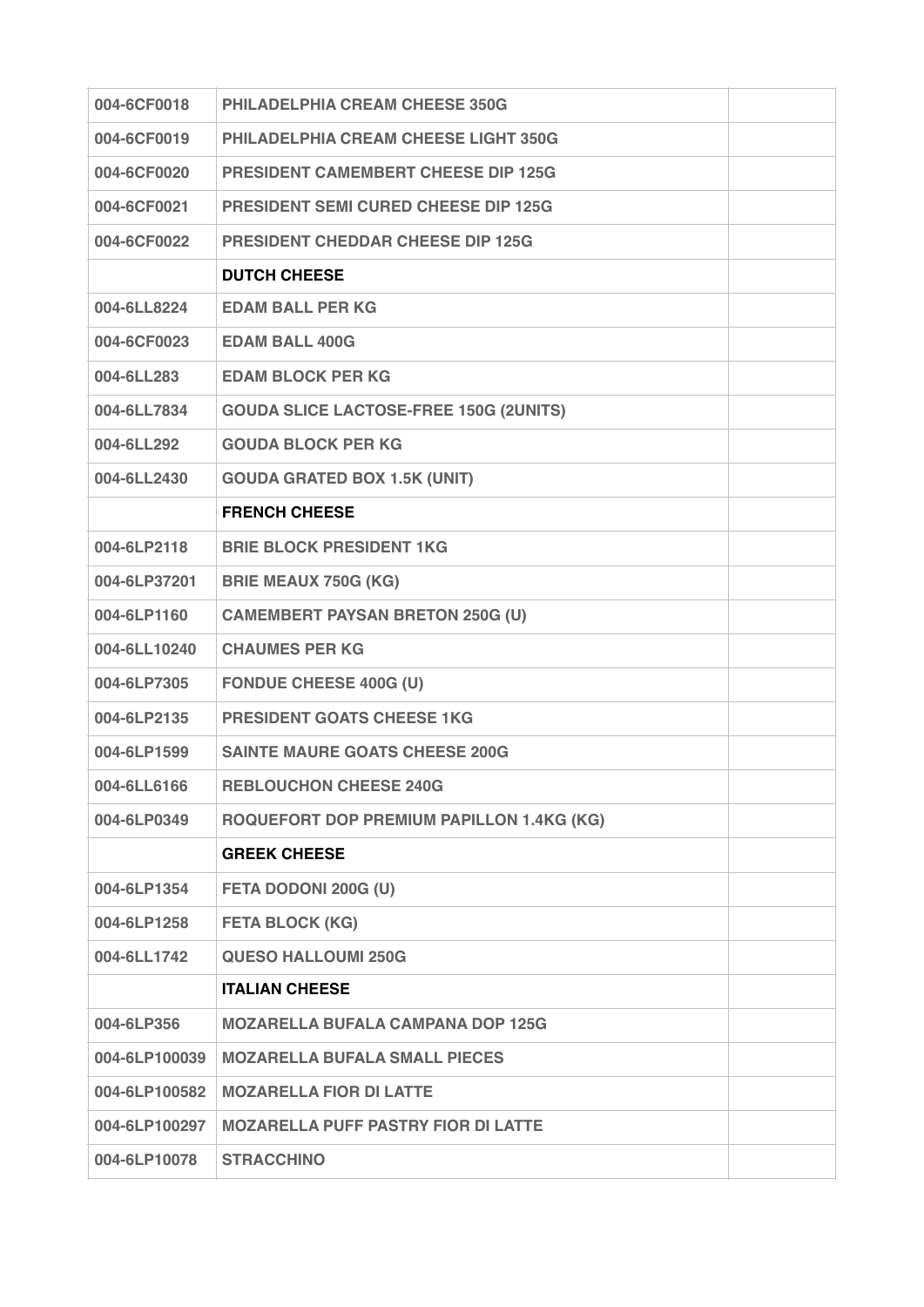| 004-6LP2033   | <b>MOZZARELLA BRAIDS DI BUFALA</b>             |  |
|---------------|------------------------------------------------|--|
| 004-6LP100706 | <b>BURRATINA BUFALA PER UNIT</b>               |  |
| 004-6LP571    | <b>BURRATA PER UNIT</b>                        |  |
| 004-6LP1310   | <b>GORGONZOLA CREMOSOS GALBANI</b>             |  |
| 004-6LP1478   | <b>MASCARPONE 250G</b>                         |  |
| 004-6LP1807   | <b>PARMIGGIANO GRANA PADANO PIECE</b>          |  |
| 004-6LP1809   | <b>PARMIGGIANO GRANA PADANO GRATED</b>         |  |
| 004-6LP1263   | <b>PECORINO ROMANO GRATED</b>                  |  |
| 004-6LP100047 | <b>PECORINO SARDO PIECE</b>                    |  |
| 004.6LP1827   | <b>PARMIGGIANO REGGIANO PIECE</b>              |  |
| 004.6LP1825   | <b>PARMIGGIANO REGGIANO GRATED</b>             |  |
| 004-6LP558    | <b>PROVOLONE CLASSIC CAMPANO ROUND</b>         |  |
| 004-6LP1586   | <b>RICOTTA GALVANI 250G</b>                    |  |
| 004-6LP100381 | <b>SCAMORZA SMOKED BUFALA 125G</b>             |  |
| 004-6LP100480 | <b>TALEGGIO DOP</b>                            |  |
|               | <b>SPANISH CHEESE</b>                          |  |
| 004-6CF0025   | <b>GOAT'S CHEESE NATURAL CABREL X 400G (U)</b> |  |
| 004-6LP1370   | <b>IDIAZABAL AITZGORRI PER KG</b>              |  |
| 004-6LP7049   | <b>FLOR DE ESGUEVA 1.1KG</b>                   |  |
| 004-6LP1431   | <b>MANCHEGO CURED PER KG</b>                   |  |
| 004-6LP1064   | <b>MANCHEGO SEMI CURED PER KG</b>              |  |
|               | <b>SWISS CHEESE</b>                            |  |
| 004-6LP1246   | <b>EMMENTAL DOP 250G (U)</b>                   |  |
| 004-6LL3119   | <b>GRUYERE PER KG</b>                          |  |
| 004-6LP1143   | <b>GRUYERE DOP 200G (U)</b>                    |  |
|               |                                                |  |
| $4 - 7$       | <b>EGGS</b>                                    |  |
| 004-7MK0024   | <b>EGG WHITE 1L PASTEURISED</b>                |  |
| 004-7VR0002   | <b>EGG WHOLE 1L PASTEURISED</b>                |  |
| 004-7MK0025   | <b>EGG YOLK 1L PASTEURISED LP</b>              |  |
| 004-7MK0026   | <b>HENS EGGS 1 DOZEN M</b>                     |  |
| 004-7VR0003   | <b>EGGS 1 DOZEN M</b>                          |  |